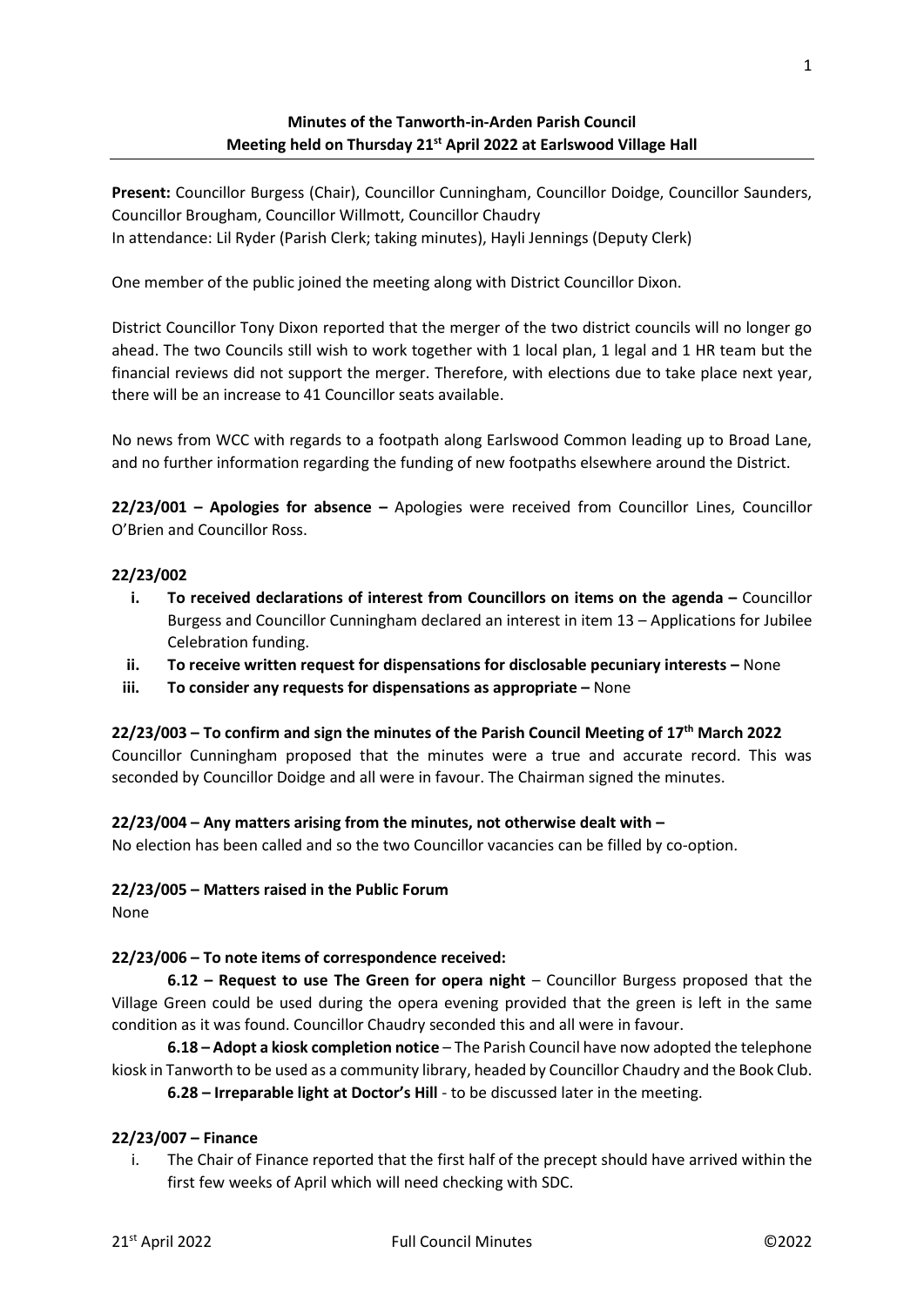2

- ii. It was proposed by Councillor Willmott and seconded by Councillor Saunders that the payments are approved en bloc. All were in favour.
- iii. Councillor Brougham proposed that the Parish Council invoice the Parish Inclosure Award 1857 Trust £250 for administration fees and £157.22 for their share of the 21/22 insurance premium. Councillor Burgess seconds this and all were in favour.
- iv. The Year End monitoring report and bank reconciliation were received.
- v. Councillor Willmott proposed that the Annual Governance Statement is approved and signed by the Chair. Seconded by Councillor Saunders. All were in favour.
- vi. Councillor Willmott proposed that the Statement of Accounts is approved and signed by the Chair. Seconded by Councillor Burgess. All were in favour.
- vii. Councillors Willmott proposed that the Receipts and Payments Summary is approved and signed by the Chair. Seconded by Councillor Chaudry and all were in favour.
- viii. Councillor Willmott proposed that the Annual review on Internal Controls and the effectiveness of the Internal Audit is approved and signed by the Chair. Seconded by Councillor Doidge and all were in favour.

# **22/23/008 – Planning**

- i. Councillor Saunders proposed that the Independent Examiners report on the Neighbourhood Development Plan is adopted. Councillor Brougham seconded this and all were in favour.
- ii. To note decisions received since the last meeting (Appendix 1)
- iii. To consider planning applications (Appendix 2)
- iv. To note any delegated planning comments by The Clerk in consultation with the planning sub-committee (Appendix 3)

| Investigation into feasibility | It was agreed to remove this from future agendas for the time      |
|--------------------------------|--------------------------------------------------------------------|
| of electronic gates in         | being.                                                             |
| Earlswood Leisure Park         |                                                                    |
| Meeting with The Bell          | Councillor Chaudry is in the process of drafting the licence in    |
| landlord re licence for use of | consultation with the landlord.                                    |
| Village Green                  |                                                                    |
| <b>CCTV on Malthouse Lane</b>  | Clerk circulated an update after her meeting with Karin Stanley at |
| and Valley Road                | the beginning of the month, but will chase again.                  |
|                                | Planning application has been submitted for Valley Road CCTV.      |
| Green Shoots grant             | All trees have now been planted. As it is now bird nesting season, |
|                                | a break will be taken from works around the park.                  |

### **22/23/009 – Outstanding Issues**

### **22/23/010 – To discuss Anti-Social Behaviour**

Councillors Burgess and Cunningham met with a resident, and it was reported that it appeared that not much drug dealing was taking place, but drug taking and parking on the Causeway through the night was causing problems. Another resident contacted the office and commented that they felt the report in the recent Parish Magazine was an exaggeration of the true events. Councillor Cunningham has contacted a resident from the top of Malthouse Lane regarding their view on the current proposed closures.

Councillor Chaudry reported a couple of fly-tipping incidents in Tanworth where the rubbish was dumped in the middle of the road causing an obstruction and the Police needing to attend.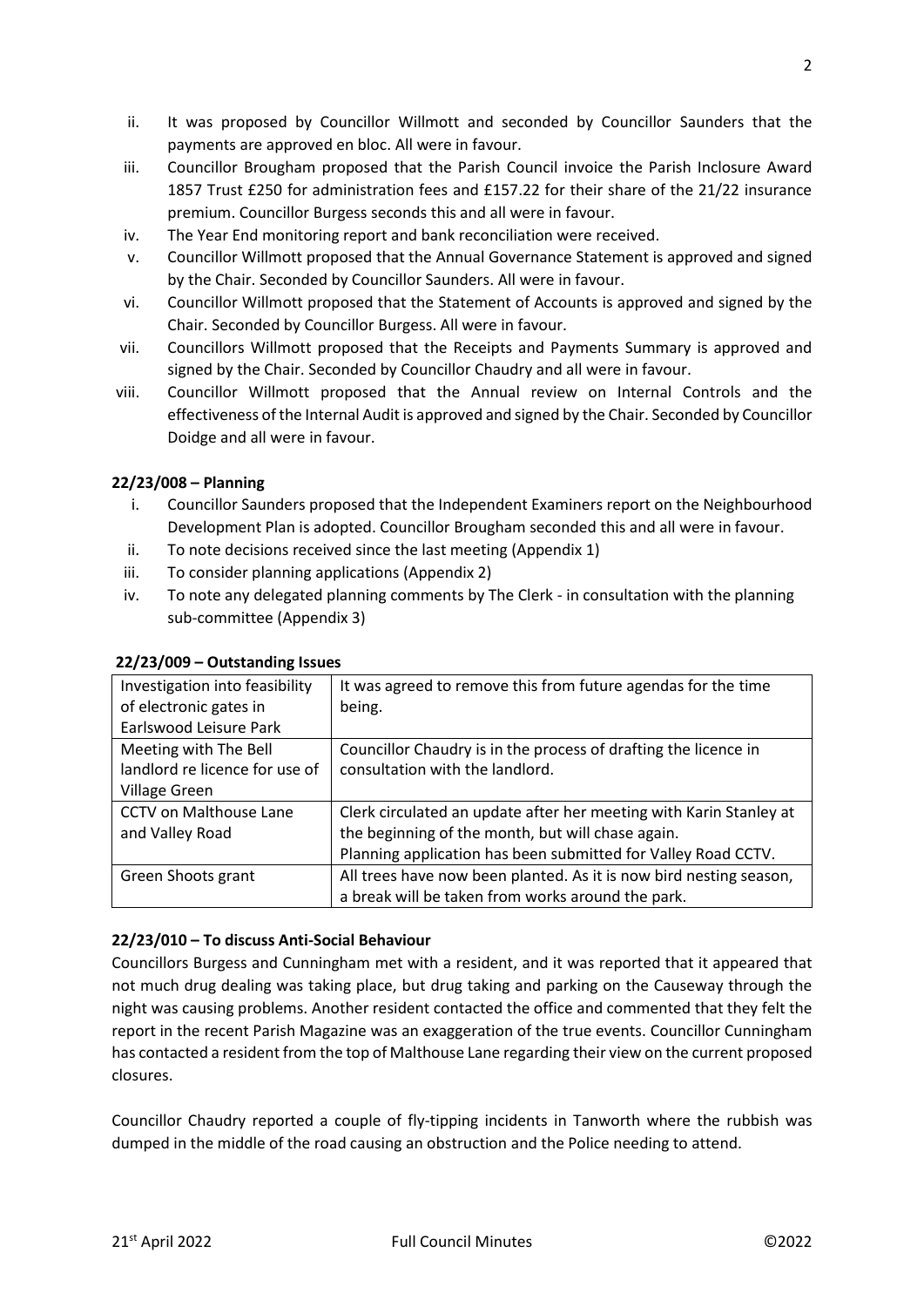#### **22/23/011 – Street Lighting**

- i. Councillor Willmott proposed that the quote from Warwickshire County Council for the maintenance of the street and footpath lighting is accepted. Councillor Cunningham seconded this proposal and all were in favour.
- ii. The street light at the bottom of Doctor's Hill in Tanworth is broken beyond repair and needs replacing. The tree surrounding the light will also need to be pruned back. As the location of the light is outside of the conservation area, Councillor Burgess proposed replacing the light with the modern equivalent. Councillor Doidge seconded this and all were in favour. The Clerk will obtain quotes to have the tree pruned.

#### **22/23/012 – To receive data from Forshaw Heath Road traffic survey carried out in March 2022**

There was very little evidence of speeding from the data received from Warwickshire Highways. District Councillor Dixon advised that if vehicles were travelling closer to 40mph, then there is a chance of the speed limit being reduced to match the majority of the traffic.

#### **22/23/013 – To consider applications for Jubilee Celebration funding**

- i. Earlswood Village Hall applied for £200 to contribute towards the costs of refreshments for their afternoon tea. Councillor Willmott proposed that we grant them the full amount. Councillor Chaudry seconded this proposal with 5 votes in favour and Councillors Burgess and Cunningham abstaining.
- ii. Robert Muntz and Ashley Bent applied for £500 to contribute towards the cost of a street party in Tanworth, including décor, temporary hire, printing and entertainment. As this application came from an individual and a commercial premises, Councillor Willmott proposed accepting the application but asking that the Parish Council pay the invoices directly up to the full amount. Councillor Burgess seconds this and all Councillors were in favour.
- iii. Jenny Buckley applied for an initial £50 with the possibility of further funding in the future, for a Party in the Park at Earlswood Leisure Park. The application stated that they require funds for bunting and a possible rounders game but gave very little information about the event. Councillor Willmott suggested rejecting the application at present, but inviting Mrs Buckley to apply again with further information. If the new application is accepted, then the Parish Council will give permission for use of the Leisure Park providing that the field is left as it was found and a risk assessment is done. Councillor Chaudry seconds this proposal and all Councillors were in favour.

**22/23/014 – Any other business/items for future agenda** *(No decisions are to be taken on any items discussed)* A resident asked whether there was an update on Bell Field and the possibility of widening the road. The Clerk advised that she had contacted WCC and Orbit and were trying to establish who had originally widened the road. Bell Field will go onto the Outstanding Issues list for future agendas.

| $22/23/015$ – To note date, place and time of next meeting |                                |  |  |
|------------------------------------------------------------|--------------------------------|--|--|
| 19 <sup>th</sup> May at Tanworth Village Hall              |                                |  |  |
| 7.00pm Annual Parish Meeting                               | 7.30pm Monthly Council Meeting |  |  |
| The chairman closed the meeting at 20:52.                  |                                |  |  |

Signed\_\_\_\_\_\_\_\_\_\_\_\_\_\_\_\_\_\_\_\_\_\_\_\_\_\_\_\_\_\_ Date\_\_\_\_\_\_\_\_\_\_\_\_\_\_\_\_\_\_\_\_\_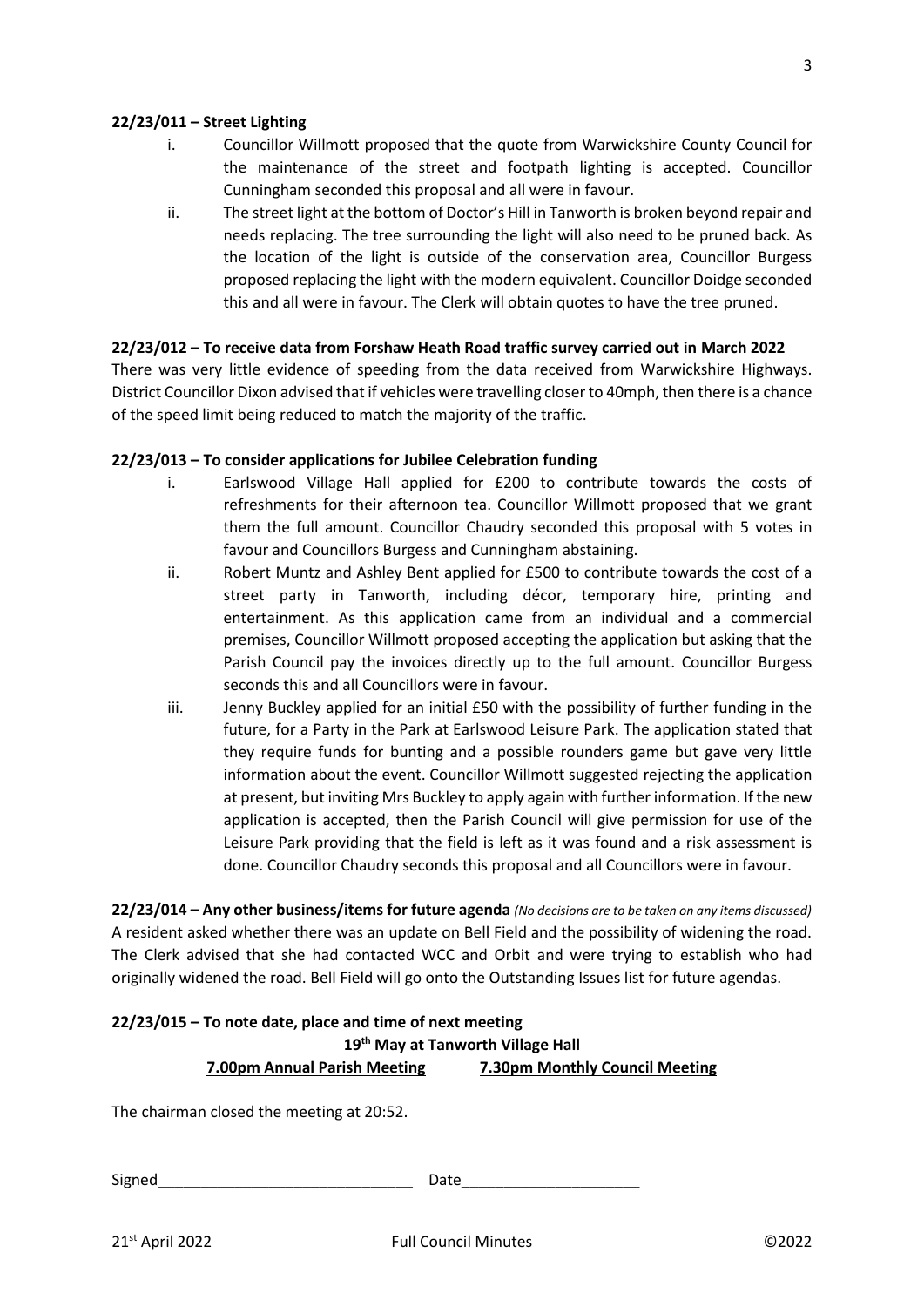| 21/02507/FUL  | Greystones, 89 Shutt Lane                        | Proposed single detached dwelling and associated<br>parking                                                                                                                               | Permission   |
|---------------|--------------------------------------------------|-------------------------------------------------------------------------------------------------------------------------------------------------------------------------------------------|--------------|
| 21/04017/FUL  | Glebe Farm, Vicarage Hill                        | Change of use of agricultural building to ancillary<br>Permission<br>accommodation (retrospective)                                                                                        |              |
| 22/00555/HHPA | Mill Cottage, Mill Lane                          | Single storey rear extension to provide an open plan<br>Prior approval<br>kitchen/diner family arrangement.<br>refused                                                                    |              |
| 22/00610/TPO  | 5 Arden Leys, TiA                                | $T1 - \text{oak} - \text{reduce by approximately } 2.5$ metres to<br>Withdrawn<br>balance shape. Crown thin by 30%                                                                        |              |
| 21/02852/FUL  | Regent House, Poolhead<br>Lane                   | Replacement single storey rear extensions to form<br>kitchen and day room with two storey side extension<br>to form garage with bedrooms over                                             | Withdrawn    |
| 21/01926/FUL  | Mewslade, Poolhead Lane                          | Demolition of part of existing house, erection of new<br>access, erection of new dwelling and associated<br>works to existing property including construction of<br>new garage and porch. | Permission   |
| 22/00370/FUL  | Franche, Blind Lane                              | Two storey gable extension to front, rear single<br>storey extension to replace conservatory together<br>with rear first floor extension                                                  | Permission   |
| 21/01514/FUL  | Rushbrook Farmhouse,<br>Rushbrook Lane           | Proposed replacement of window in rear elevation<br>with French doors                                                                                                                     | Withdrawn    |
| 21/01690/LBC  | Rushbrook Farmhouse,<br>Rushbrook Lane           | Proposed replacement of window in rear elevation<br>with French doors                                                                                                                     | Withdrawn    |
| 22/00355/LBC  | Warings Green Farm,<br><b>Warings Green Road</b> | Replacement roof tiles<br>Consent                                                                                                                                                         |              |
| 21/03870/FUL  | Wychpitts Farm, Tithe<br><b>Barn Lane</b>        | Refused<br>Replacement dwelling house, detached outbuilding<br>containing garages and storage as well as a new<br>access.                                                                 |              |
| 22/00741/TREE | The Old Vicarage,<br>Vicarage Hill               | T1-Cedar - Remove                                                                                                                                                                         | No Objection |
| 22/00800/TREE | <b>St Mary Magdalenes</b><br>Church, The Green   | G1, lime x 7no - pollard to previous reduction points<br>T1 Wellingtonia - crown clean, remove deadwood                                                                                   | No Objection |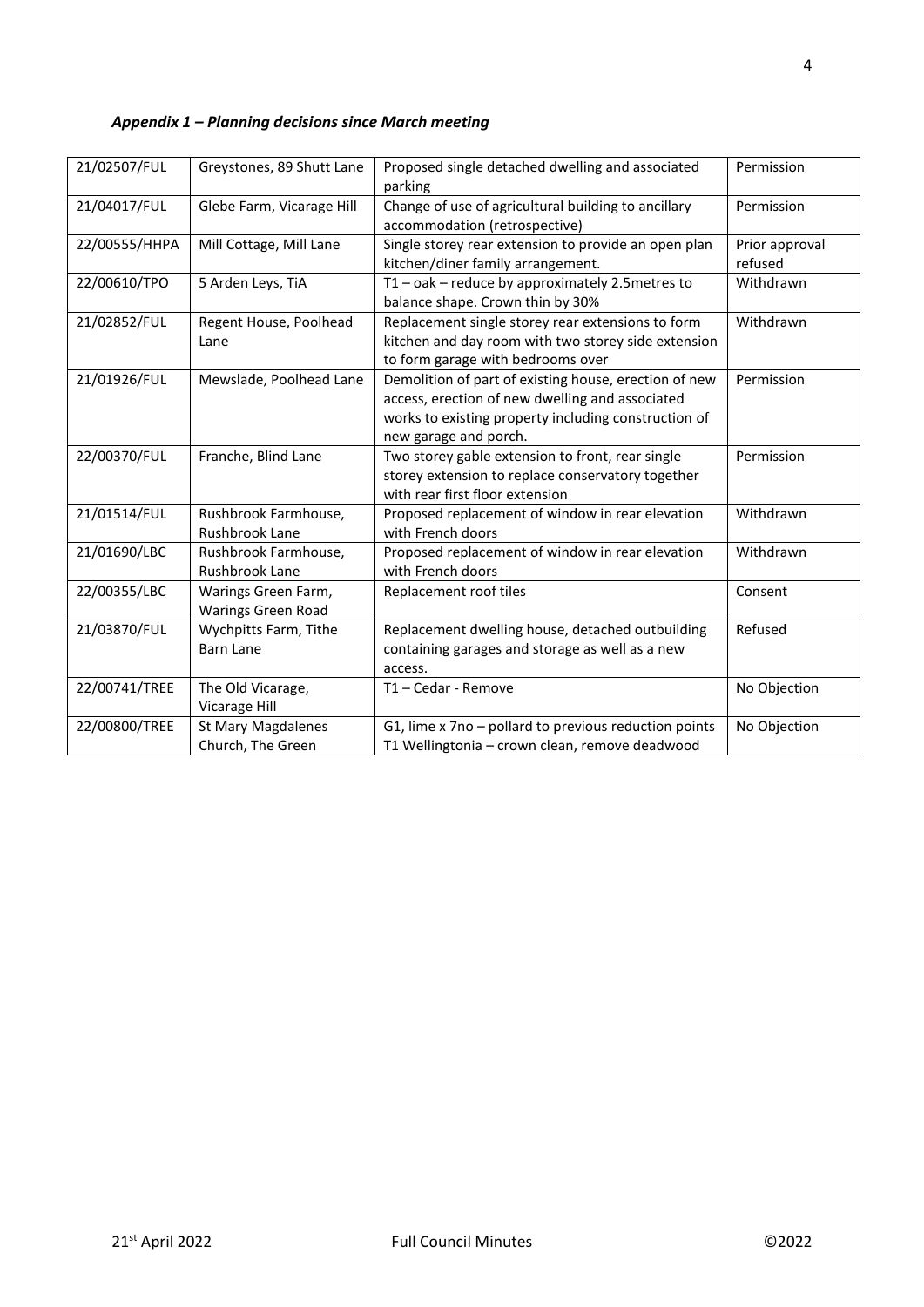# **Appendix 2 – To consider planning applications**

| 22/00770/LDE  | Ladbrook Hall East,<br>Penn Lane            | Certificate of Lawful Development<br>required for the erection of three car<br>ports (for the parking of four cars) more                                                                                                                                                                                                                                                                                                                                                                                                                                                                                                                       | <b>No Representation</b>                                                                                                                                                                                                                                                                                                                                                                                                                                       |
|---------------|---------------------------------------------|------------------------------------------------------------------------------------------------------------------------------------------------------------------------------------------------------------------------------------------------------------------------------------------------------------------------------------------------------------------------------------------------------------------------------------------------------------------------------------------------------------------------------------------------------------------------------------------------------------------------------------------------|----------------------------------------------------------------------------------------------------------------------------------------------------------------------------------------------------------------------------------------------------------------------------------------------------------------------------------------------------------------------------------------------------------------------------------------------------------------|
| 22/01086/TPO  | 14 Arden Leys, TiA                          | than five years previously.<br>T1 to T4 - oak x4 - Remove deadwood<br>T3 - oak - Reduce 2 lower limbs by<br>2metres due to lean towards property to<br>bring crown back to shape                                                                                                                                                                                                                                                                                                                                                                                                                                                               | <b>No Representation</b>                                                                                                                                                                                                                                                                                                                                                                                                                                       |
| 22/00849/VARY | Dean Cottage, Well<br>Lane                  | Variation of condition 1 of planning<br>permission 21/00887/VARY dated 27th<br>May 2021 to allow for alterations of the<br>plans and the creation of a basement.<br>Planning permission 21/00887/VARY is an<br>approved variation of 19/00169/FUL<br>(dated 4th November 2019).<br>Original description of development:<br>Replacement dwelling with integral garage<br>and associated works (amended proposal<br>in place of extant proposal approved<br>under 08/02109/FUL)                                                                                                                                                                  | <b>No Representation</b>                                                                                                                                                                                                                                                                                                                                                                                                                                       |
| 22/00711/FUL  | The Motorhome                               | Proposed roof height increase to the                                                                                                                                                                                                                                                                                                                                                                                                                                                                                                                                                                                                           | <b>No Representation</b>                                                                                                                                                                                                                                                                                                                                                                                                                                       |
| 22/00934/VARY | Depot, Alcester Road<br>Linden Lodge, Broad | former wacky warehouse building<br>Variation of Condition 2 of                                                                                                                                                                                                                                                                                                                                                                                                                                                                                                                                                                                 | <b>No Representation</b>                                                                                                                                                                                                                                                                                                                                                                                                                                       |
|               | Lane                                        | 21/03539/VARY (date of decision<br>04/02/2022) to amend the building<br>footprint and add two further side<br>windows with obscure glazing to serve<br>bathrooms). Original description of<br>development under root permission<br>19/00296/FUL: Demolition of existing<br>house and erection of replacement<br>dwelling and associated works.                                                                                                                                                                                                                                                                                                 |                                                                                                                                                                                                                                                                                                                                                                                                                                                                |
| 22/01072/FUL  | Lake House, 47<br>Earlswood Common          | Rear first floor extension to bedroom                                                                                                                                                                                                                                                                                                                                                                                                                                                                                                                                                                                                          | <b>No Representation</b>                                                                                                                                                                                                                                                                                                                                                                                                                                       |
| 22/01053/DDT  | Oak Tree Farm,<br>Juggins Lane              | T1 sweet chestnut (located to the rear of<br>Plot 1): reduce height by approximately<br>50%, in accordance with the submitted,<br>annotated photograph on page 26 of the<br>Tree Report (May 2021), or alternatively<br>fell. (Tree moribund and the reduction<br>would retain the tree as a monolith for<br>habitat purposes. If felled, the tree shall<br>be subject to replacement planting).<br>T2 beech (located on the woodland edge<br>to the rear of Plot 2): reduce to 3-4metre<br>high monolith for habitat purposes, or<br>alternatively fell. (Tree moribund. If<br>felled, the tree shall be subject to<br>replacement planting). | Notification has been received in<br>relation to dead/dangerous<br>tree/s at the above address. As<br>the tree/s are dead/dangerous<br>there is no requirement to go<br>through the Conservation Area<br>Notification for tree works (6<br>week process)/TPO application<br>process.<br>A Forestry and Landscape Officer<br>has either visited the site or<br>examined a report with<br>photographic evidence and<br>confirms that the works are<br>necessary. |